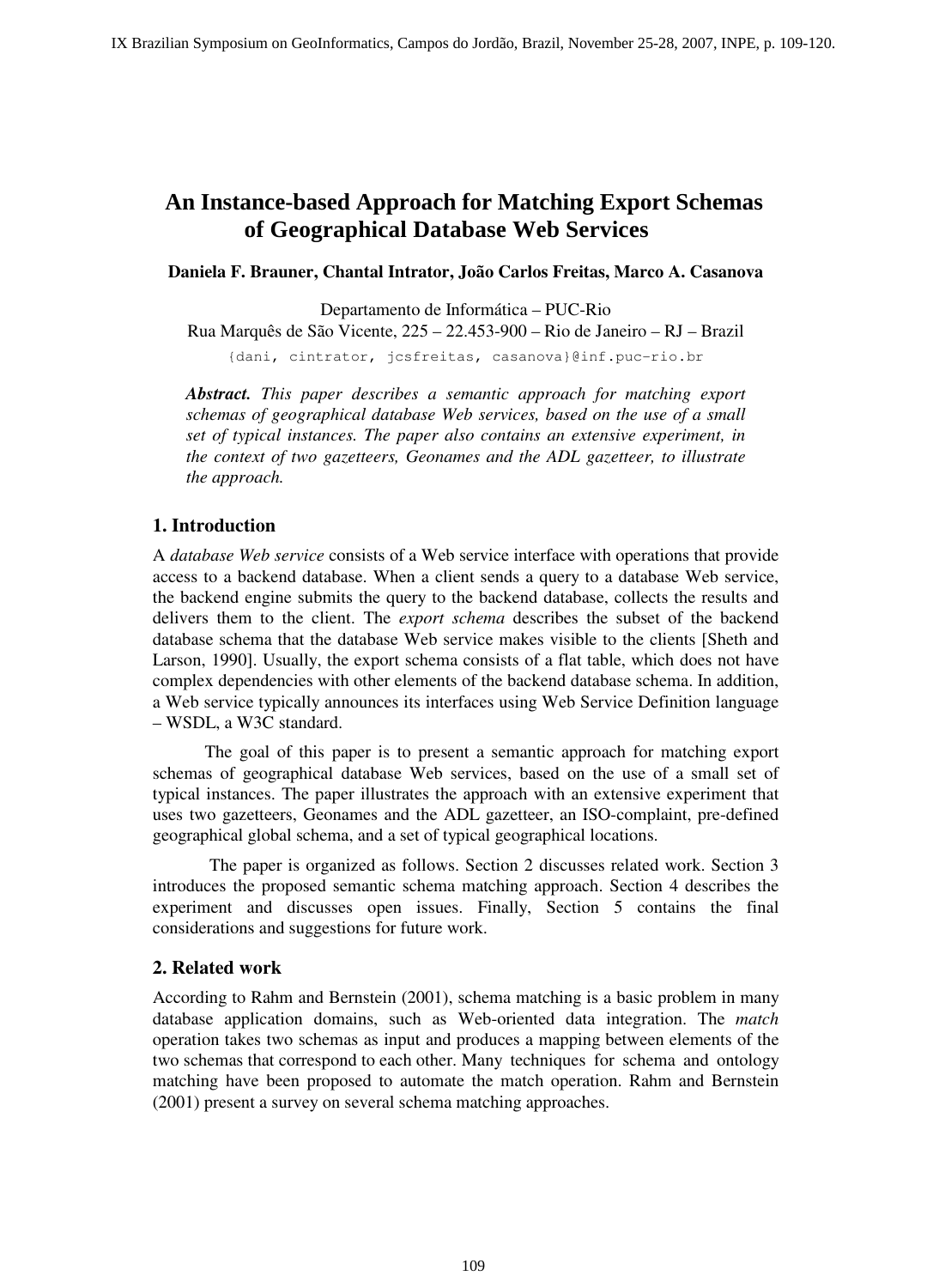Hess et al. (2006) proposes G-Match, an algorithm for geographic ontology matching. G-Match takes two different geographic ontologies as input, measures the similarities of their concepts by considering class and attribute names (string similarity), and hierarchical and topological relationships, producing as output a list of similarity measures between the concepts from the two ontologies. For class name and attribute name matching, they use WordNet [Wordnet, 2006] to feed the algorithm with synonyms. This approach therefore assumes that syntactical and structural similarity implies semantic proximity, which is often not warranted. Natural language dictionaries may be useful, perhaps even multi-language dictionaries (e.g., English-Japanese) to deal with schemas using terms in different languages. In addition, domain- or enterprisespecific dictionaries may sometimes be essential to deal with organizational standards, such as abbreviations for schema element names.

 Wang et al. (2004), propose a unified solution to the problem of database schema matching. Their approach is based on an instance-based schema matching technique by domain-specific query probing, applied to Web databases. A Web database is a backend database available on the Web and accessible through a query interface. In particular, a Web database has two different schemas, the interface schema (**IS**) and the result schema (**RS**). The interface schema of an individual Web database consists of data attributes over which users can query, while the result schema consists of data attributes that organizes the query results that users receive.

This approach is based on three observations about Web databases:

- 1. Improper queries often cause search failure, that is, return no results. For the authors, improperness means that the query keywords submitted to a particular interface schema element are not applicable values of the database attribute to which the element is associated. For instance, if you submit a string to query an attribute that is originally defined as an integer, you get an error. As an example, if you submit a *latitude* value to the search element *place name*.
- 2. The keywords of proper queries that return results very likely reappear in the returned result pages.
- 3. There is a global schema (**GS**) for Web databases of the same domain [He and Chang, 2003]. The global schema consists of the representative attributes of the data objects in a specific domain.

 The query probing technique consists of exhaustively sending keyword queries to the query interface of different Web databases, and collecting their results for further analysis. Based on the third observation, they assume, for a specific domain, the existence of a pre-defined global schema, and a number of sample data objects under the global schema, called *global instances*. For Web databases, they deal with two kinds of schema matching: *intra-site schema matching* (that is, matching global with interface schemas, global with result schemas, and interface with result schemas) and *inter-site schema matching* (that is, matching two interface schemas or two result schemas).

 The data analysis is based on the second observation. Given a proper query, the results will probably contain the re-occurrence of the submitted value (referring to the values of the attributes of the global instances). The results will be organized using the HTML sent to Web browser. Thus, the re-occurrence of the query keywords in the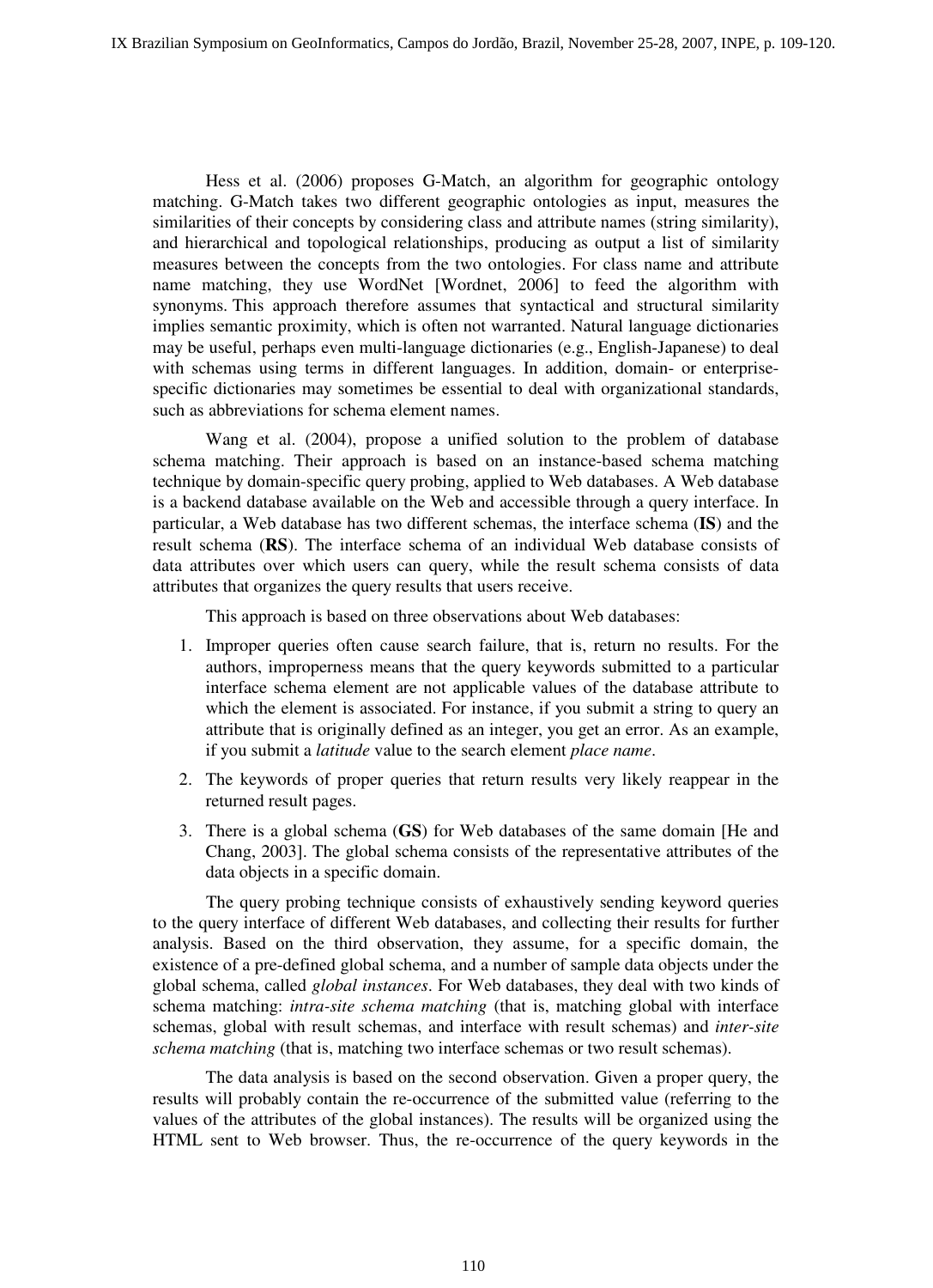returned results can be used as an indicator of which query submission is appropriate (i.e., to discover associated elements in the interface schema). In addition, the position of the submitted query keywords in the result pages can be used to identify the associated attributes in the result schema.

 The query probing process is based on the following workflow. Given a Web database with its query interface, an element identification component first locates qualified input elements. Then, a query submission component exhaustively submits the attribute values of the global instances into those identified input elements. After collecting the returned results for all submitted queries, a wrapper induction component induces a regular-expression wrapper composed of HTML-tags. Next, a data extraction component employs the induced wrapper to extract structured data objects from query result pages and arrange them into a data table. Finally, the re-occurrences of submitted queries in the columns of this table are counted and stored into a query occurrence cube. Then, using a projection function, say sum, the 3-dimensional cube is projected onto three Query Occurrence Matrices (front, top and left), which exactly reflect the relationship between pairs of the three schemas (i.e., GS and IS, IS and RS, and GS and RS). The main research issue now becomes how to find the correspondence between a pair of schemas in the projection matrices. In this context, to discover *intra-site schema matching* they applied the concept of mutual information. Moreover, to discover *intersite schema matching*, they applied the idea of vector similarity used in the Vector Space Model from information retrieval [Salton, 1989].

In our paper, we will focus only on the query probing process applied to match export schemas (as result schema in [Wang et al., 2004]), as explained on the next section.

# **3. Instance-based Schema Matching**

Based on the query probing process of Wang et al. (2004), we propose an instance-based approach for schema matching, in the context of geographical database Web services.

 A database Web service is a well-specified service that provides Web access to a database. By well-specified, we mean that the service has a XML document (preferably, but not necessarily, a WSDL document) that describes the input attributes (interface schema) and the output attributes (export schema). Note that, by using an XML description, we do not require the definition of an HTML wrapper to locate qualified input (query interface attributes) and output elements (attributes of the result set).

 Our first prototype of the schema matching process (Figure 1) starts with the XML descriptions of a set of database Web service, a previously defined global schema, and a set of global instances. For each global instance, the query formulator component creates queries based on the global instances and the Web service input attributes. The query submission component is responsible for submitting the queries to the Web service engine. After collecting the returned results for all submitted queries and storing them in local tables, the result analyzer component analyzes the global instances and the result set looking for re-occurred values, and creates the occurrence matrix.

 The occurrence matrix is created with the number of re-occurrences of the global instance value in the result set. For each re-occurred value, the re-occurrence is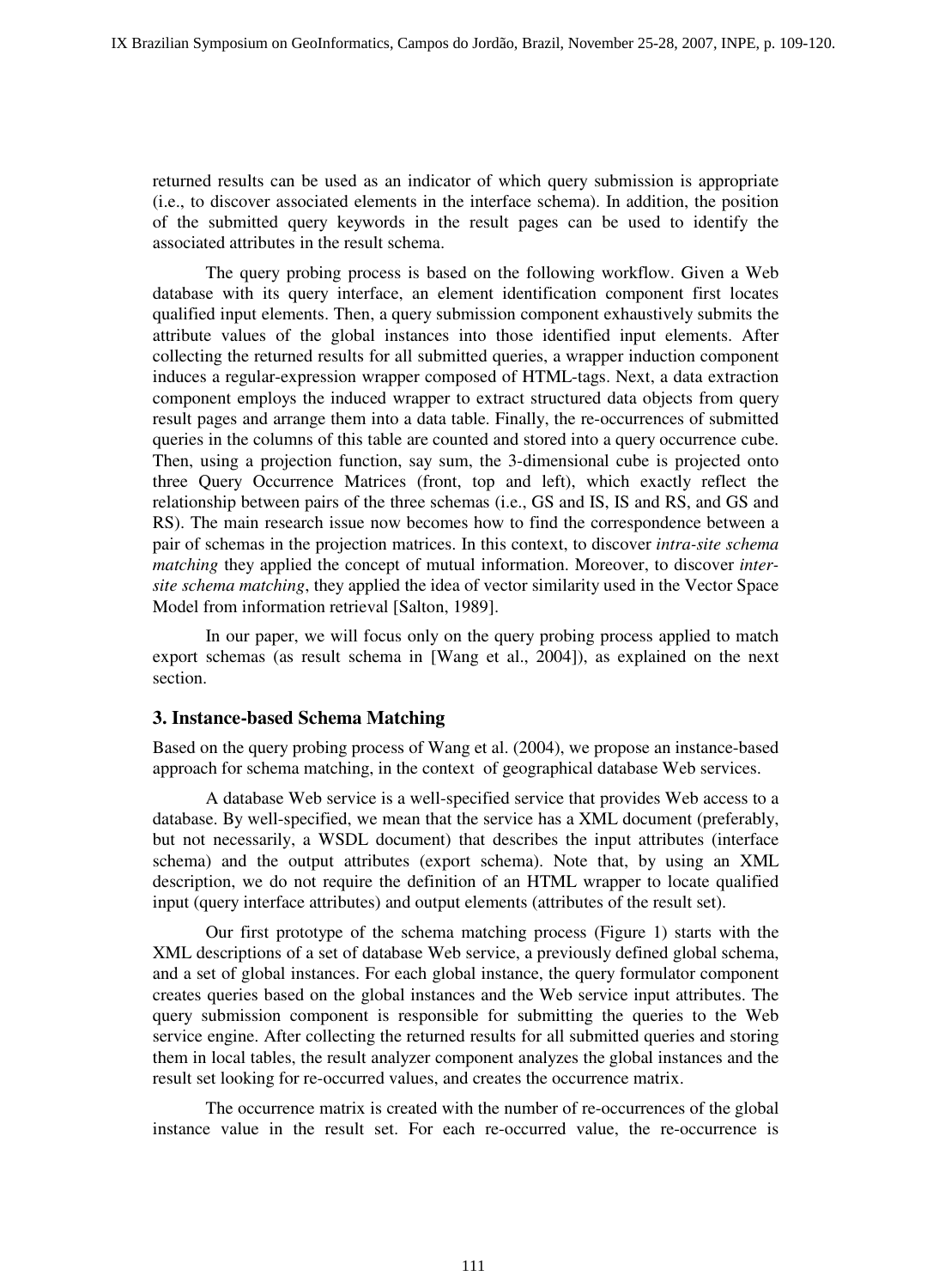attributed to the correspondent export schema attribute (occurrence matrix rows) and the correspondent global schema attribute (occurrence matrix columns). An individual cell corresponds to the re-occurrence frequency of matching the global schema attribute with the export schema attribute.

 Given an occurrence matrix, we define that an attribute of the export schema matches an attribute of the global schema as follows. We first normalize the matrix elements (the re-occurrence values) by dividing them by the overall number of returned entries. Then, we define that a pair of attributes *match* iff the normalized value is greater than a given threshold, namely, 0,2 (that is, 20%) in this case, based on our experiments observation.



**Figure 1. Instance-based Schema Matching Process** 

# **4. Experimental Approach**

#### **4.1. Global Schema and Global Instances**

We designed a set of experiments using two gazetteers, available as database Web services. The experiments adopt a global schema capturing the essential characteristics of a gazetteer, and depend on a set of global instances, describing popular geographic place.

 The global schema (see Figure 2) is based on the ISO 19112:2003, the recommended model for spatial referencing using geographic identifiers [ISO/TC211- ISO19112, 2003]. In detail, the global schema contains two classes, GeoInstance and GeoType, based on the ISO recommended classes, SI\_LocationInstance and SI\_Location Type, respectively. Table 1 and Table 2 show the attributes of classes GeoInstance and GeoType.

 The global instances represent the data that will be submitted as queries to the Web services. The global instance set contains a set of geographic place names carefully chosen to cover a number of representative geographic locations. Firstly, we manually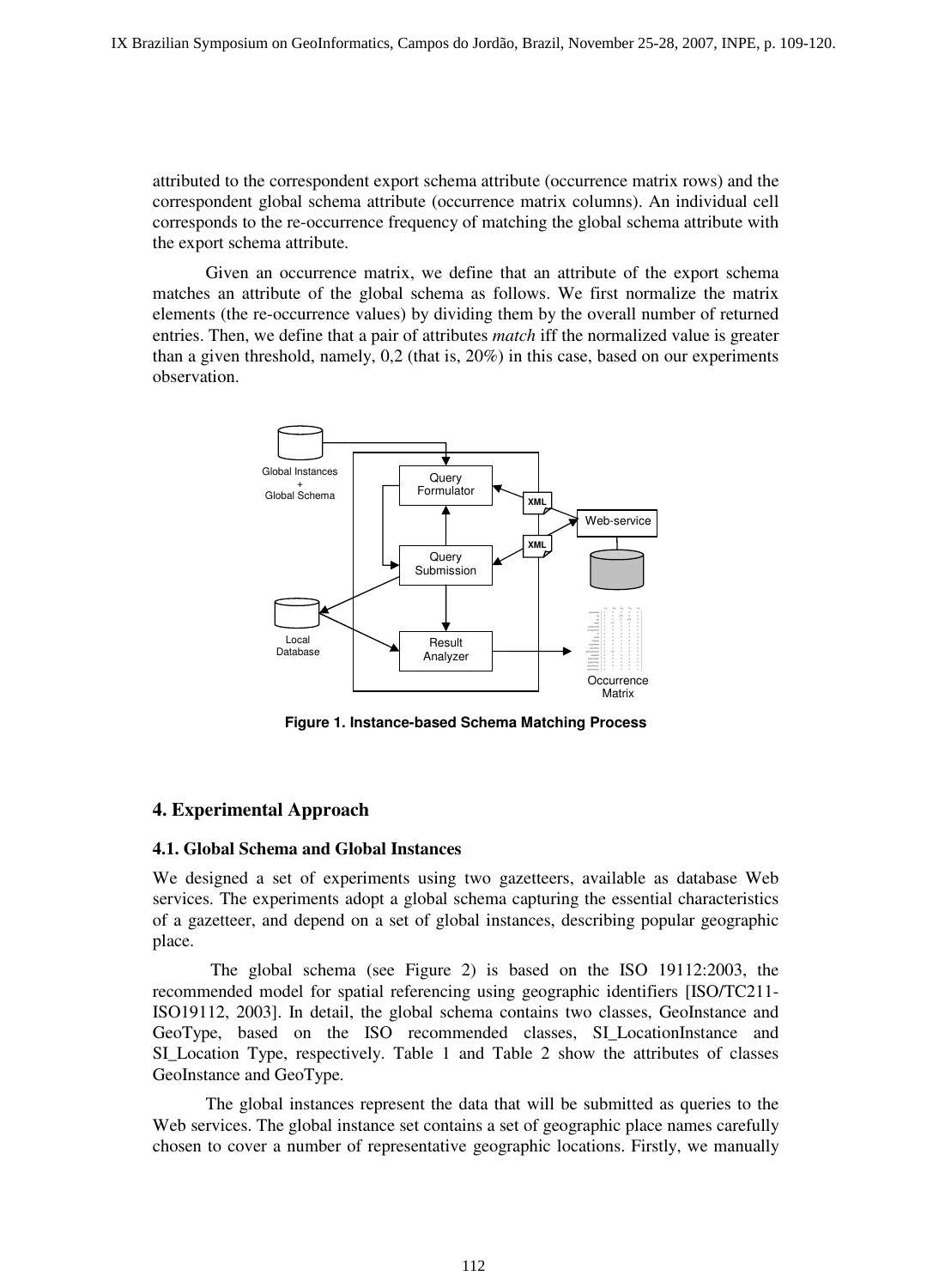compile a list of 36 popular geographic names that would form the basic reference database. Then, we submitted these 36 distinct names to the Geonames.org Web service. As expected, each of the name-queries returned several results, and we ended-up with thousands of entries for merely 36 initial names. The cleaning-up process of the instances was accomplished by taking the response of each query and manually locating the "most famous" place. All entries, except the "most famous" places, were discarded. The remaining entries were stored in a local database, following the global schema specified on Table 1 and Table 2. As an example, Table 3 shows a fragment of the global instances set.



**Figure 2. E-R Model of the proposed Geographical Global Schema** 

| <b>Atribute name</b>  | <b>Description</b>                                    | Data Type |
|-----------------------|-------------------------------------------------------|-----------|
| idlnstance $(I_{GS})$ | The entry identifier                                  | Integer   |
| name $(N_{GS})$       | The entry name                                        | String    |
| lat $(A_{GS})$        | The entry latitude                                    | Double    |
| lon $(O_{GS})$        | The entry longitude                                   | Double    |
| idType $(T_{GS})$     | GeoType code - Foreign Key (FK) for GeoType.idType    | Integer   |
| adminid1 $(A1_{GS})$  | First-order division - FK for GeoInstance.idInstance  | Integer   |
| adminId2 $(A2_{GS})$  | Second-order division - FK for GeoInstance.idInstance | Integer   |

**Table 1. Attributes of the GeoInstance Global Schema element** 

| Table 2. Attributes of the GeoType Global Schema element |  |  |
|----------------------------------------------------------|--|--|
|----------------------------------------------------------|--|--|

| Atribute name | <b>Description</b>                                      | Data Type |
|---------------|---------------------------------------------------------|-----------|
| idType        | The entry identifier                                    | Integer   |
| name          | The entry name                                          | String    |
| description   | The entry description                                   | String    |
| parentType    | The entry parent (broader term) - FK for GeoType.idType | Integer   |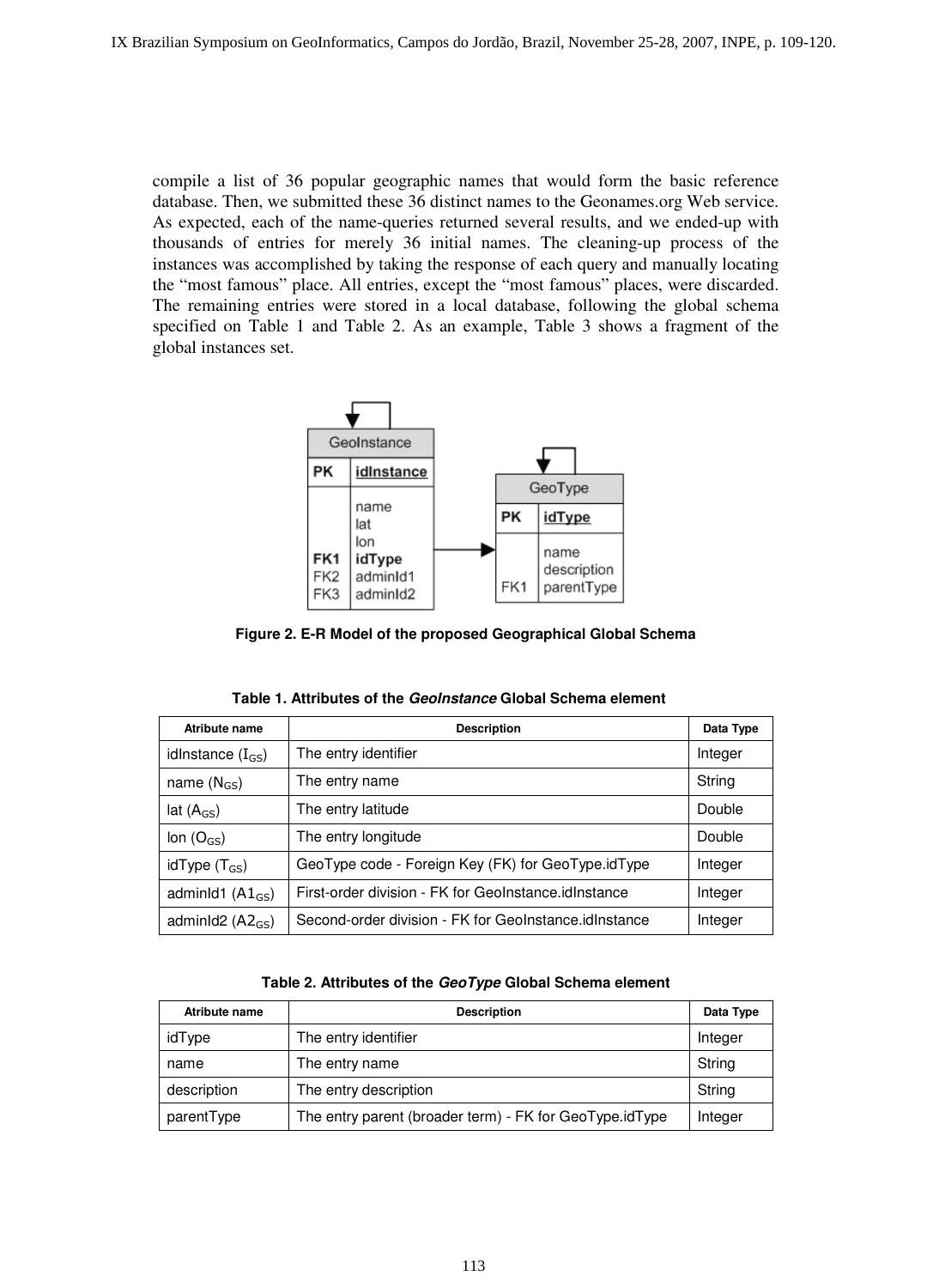| idInstance | name              | lat          | lon          | idType | adminId1 | adminId2 |
|------------|-------------------|--------------|--------------|--------|----------|----------|
| 175        | Galapagos Islands | 0.0          | $-90.5$      | 4      | 73       |          |
| 52         | Alps              | 46.4166667   | 10.0         | 15     | 165      |          |
| 149        | Atlantic Ocean    | 10.0         | $-25.0$      | 19     |          |          |
| 90         | Niagara Falls     | 43.083416155 | -79.06627052 | 21     | 123      |          |
| 16         | Pão de Açúcar     | $-22.9472$   | -43.1561     | 14     | 101      |          |
| 34         | Mississippi River | 29.1510582   | -89.2533842  | 19     | 109      |          |

**Table 3. Global Instances fragment** 

### **4.2. Experimental Geographical Databases Web Services**

The set of experiments uses two gazetteers, available as database Web services, Geonames<sup>1</sup> and the Alexandria Digital Library (ADL) Gazetteer<sup>2</sup>. In our experiments, we accessed both gazetteers through their *search-by-place-name* Web services.

 Geonames is a gazetteer that contains over six million features categorized into one of nine classes and further subcategorized into one out of 645 feature codes. Geonames was created using data from the National Geospatial Intelligence Agency (NGA) and the U.S Geological Survey Geographic Names Information System (GNIS). Geonames services are available through the Web services. Table 4 presents the Geonames export schema. Figure 3 shows a fragment of the XML response of this service.

 The ADL Gazetteer comprises both US and non-US geographic place names. The ADL Gazetteer, and can be accessed through XML- and HTTP-based requests [Janée and Hill, 2004]. Table 5 presents the ADL export schema. Figure 4 shows a fragment of the XML response of this service.

#### **4.3. Experimental Results**

Our experiments were executed using the instance-based schema matching process described in Section 3. We used the set of global instances (Section 4.1) and the Web services provided by the ADL Gazetteer and the Geonames (Section 4.2). From the 36 global instances submitted to the gazetteers, the ADL Gazetteer returned 459 registries and the Geonames, 703 registries.

 The re-occurrence detection method was created as follows: for the *name* attributes, we used the standard string comparison operator to detect the occurrence of a string in another. For the *latitude* and *longitude* attributes, we first truncated the value to four digits before comparing the values.

-

<sup>&</sup>lt;sup>1</sup> Geonames - http://www.geonames.org

<sup>&</sup>lt;sup>2</sup> ADL Gazetteer - http://www.alexandria.ucsb.edu/gazetteer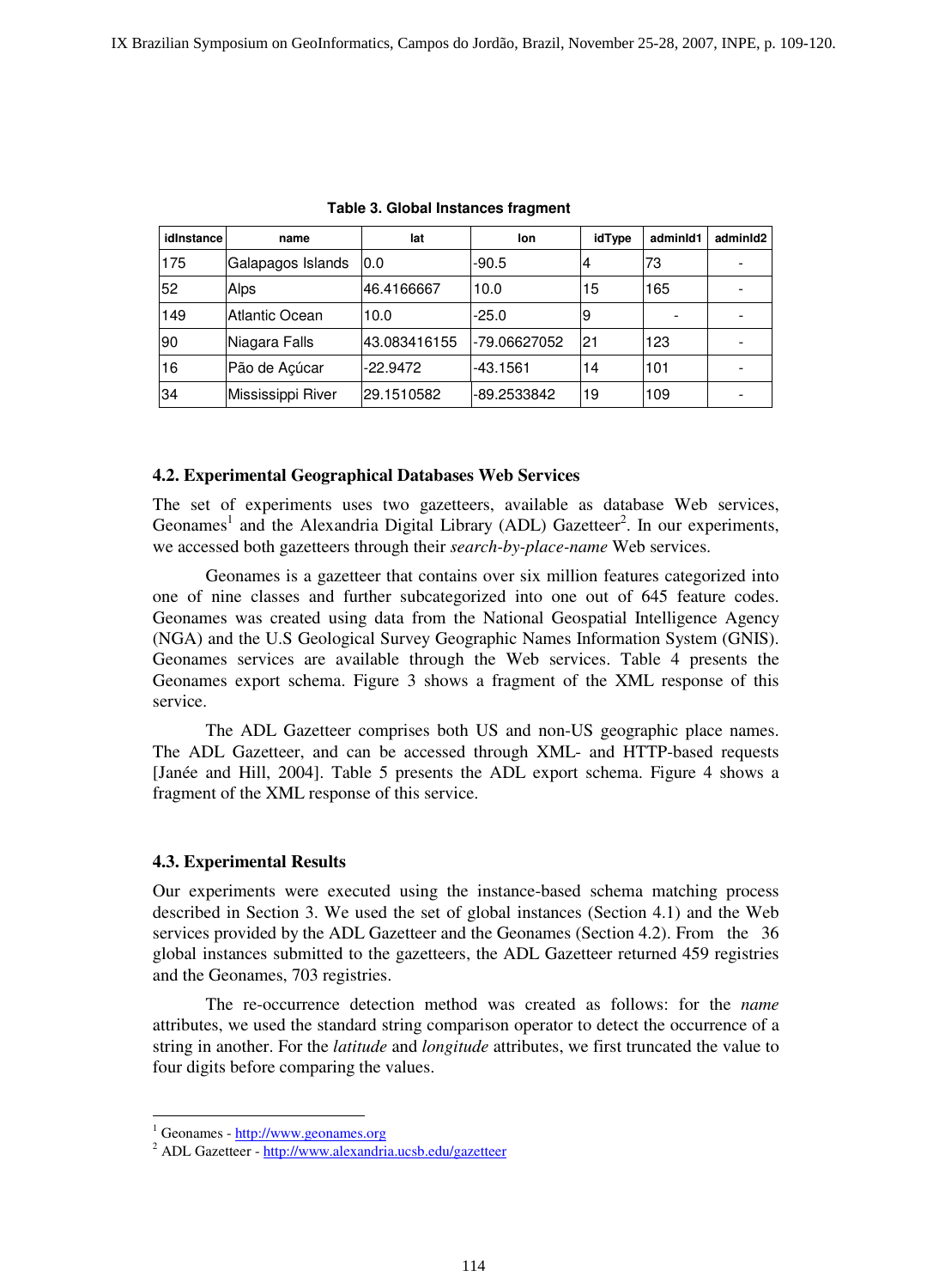| <b>Attribute name</b> | <b>Description</b>                              | Data Type |
|-----------------------|-------------------------------------------------|-----------|
| geonameld             | The entry identifier                            | String    |
| name                  | The entry primary name                          | String    |
| alternateNames        | Comprises the set of alternative names          | String    |
| countryCode           | The entry country code (ISO-3166 2-letter code) | String    |
| countryName           | The entry country name                          | String    |
| population            | The population of the instance                  | Number    |
| lat                   | The entry latitude                              | Number    |
| Ing                   | The entry longitude                             | Number    |
| fcl                   | The feature type super class code               | String    |
| fclName               | The feature type super class name               | String    |
| fcode                 | The feature type classification code            | String    |
| fcodeName             | The feature type classification name            | String    |
| elevation             | The entry elevation, in meters                  | Number    |
| admCode1              | Code for first administrative division          | String    |
| admName1              | Name for first administrative division          | String    |
| admCode2              | Code for second administrative division         | String    |
| admName2              | Name for second administrative division         | String    |
| timezone              | Timezone description                            | String    |

#### **Table 4. Geonames Search Web Service Export Schema**

**Table 5. ADL Gazetteer Search Web Service Export Schema** 

| Attribute name | <b>Description</b>                         | Data Type |
|----------------|--------------------------------------------|-----------|
| identifier     | The entry identifier                       | String    |
| placeStatus    | The entry place-status (current or former) | String    |
| name           | The entry primary name                     | String    |
| displayName    | The entry primary name as it is displayed  | String    |
| footprintX     | The entry longitude                        | Number    |
| footprintY     | The entry latitude                         | Number    |
| class          | The entry class                            | String    |
| thesaurus      | The thesaurus of the entry class           | String    |
| names          | Comprises the set of alternative names     | names     |
| relationships  | The entry "partOf" relationships           | String    |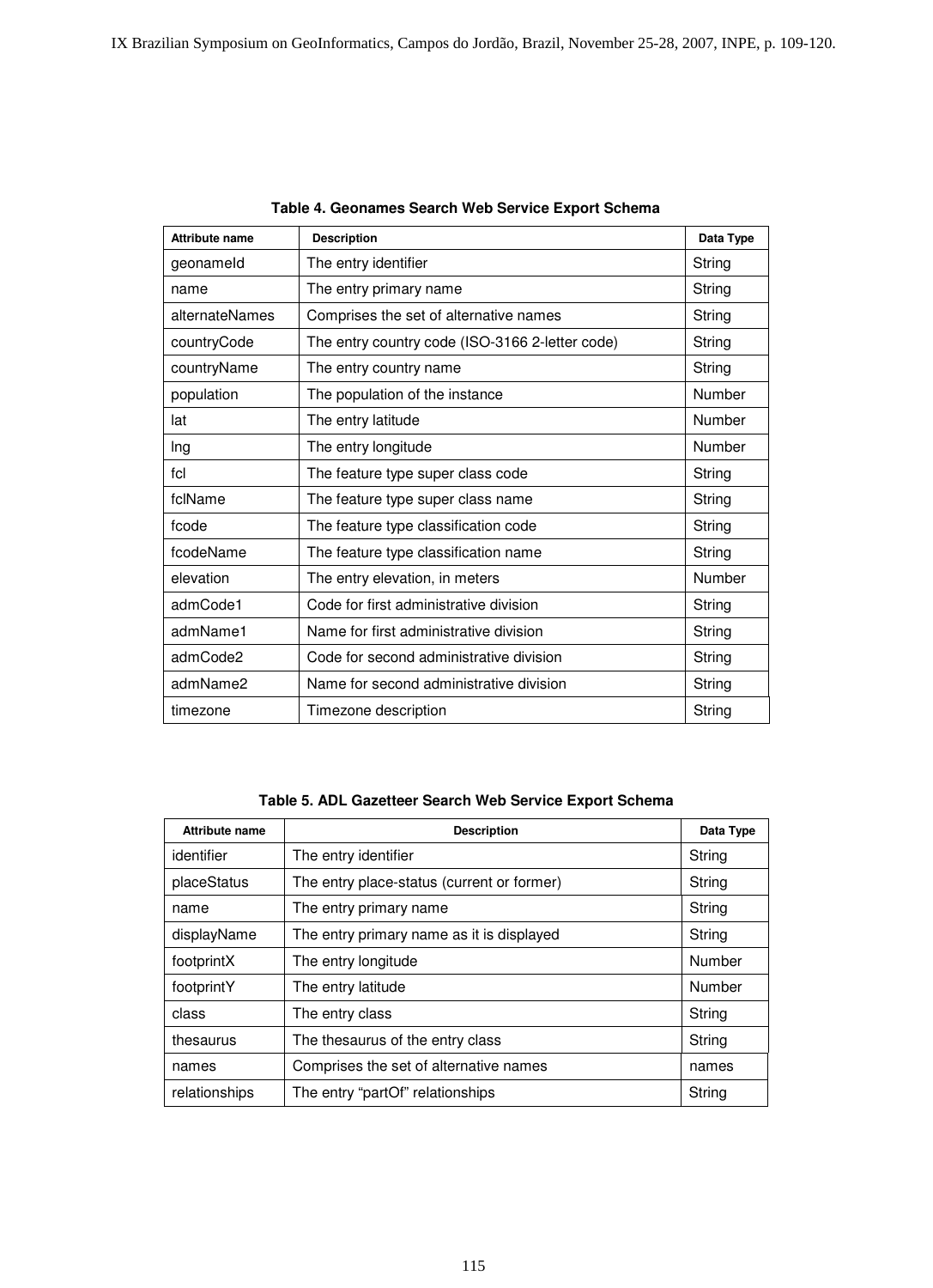

#### **Figure 3. XML response fragment of Geonames.org Search Web Service**

```
<?xml version="1.0" encoding="UTF-8" ?>
- <gazetteer-service xmlns="http://www.alexandria.ucsb.edu/gazetteer"
    xmlns:gml="http://www.opengis.net/gml" xmlns:xlink="http://www.w3.org/1999/xlink"<br>xmlns:xsi="http://www.opengis.net/gml" xmlns:xlink="http://www.w3.org/1999/xlink"<br>xmlns:xsi="http://www.w3.org/2001/XMLSchema-instance"
   xsi:schemaLocation="http://www.alexandria.ucsb.edu/gazetteer<br>xsi:schemaLocation="http://www.alexandria.ucsb.edu/gazetteer<br>http://www.alexandria.ucsb.edu/gazetteer/protocol/gazetteer-service.xsd" version="1.2">
   <query-response><br>- <standard-reports>
      - <gazetteer-standard-report:
           dentifier>adlgaz-1-1410143-3a</identifier>
           <place-status>current</place-status:
           <display-name>Amazon River - Brazil</display-name>
         - <names><name primary="true" status="current">Amazon River</name>
             <name primary="false" status="current">Solimoens</name
             <name primary="false" status="current">Salimoes River</name>
             <name primary="false" status="current">Orellana</name>
             kname primary="false" status="current">Maranon, Rio</name>
             <name primary="false" status="current">Amazonas, Rio</name><br><name primary="false" status="current">Amazonas, Rio el</name>
             <name primary="false" status="current">Solimoes, Rio</name>
           \langle/names
         - <bounding-box>
           - <gml:coord>
                <ml:X>-49.0</ml:X><br><ml:Y>-49.0</ml:X>
           </gml:coord><br>- <gml:coord>
               <gml:X>-49.0</gml:X><br><gml:Y>-0.1667</gml:Y>
             </aml:coord>
            </bounding-box>
         - <footprints>
           - <footprint primary="true">
             - <gml:Point>
               - <gml:coord>
                  \langle gml; X \rangle - 49.0\langle gml; X \rangle<br>
\langle gml; Y \rangle - 0.1667\langle gml; Y \rangle</gml:Point>
             </footprint>
            </footprints>
         - <classes >
             <class thesaurus="ADL Feature Type Thesaurus" primary="true">streams</class>
             <class thesaurus="NIMA Feature Designation" primary="false">STM (stream)</class>
           </classes>
         - < relationships:
             <relationship relation="part of" target-name="UTM grid GE28" />
             <relationship relation="part of" target-name="JOG Sheet Number SA22-0" />
             <relationship relation="part of" target-name="Brazil" target-identifier="adlgaz-1-19-19" />
           </relationships>
         </gazetteer-standard-report>
      </standard-reports>
    </query-response>
 </gazetteer-service>
```
 **Figure 4. XML response fragment of ADL Gazetteer Search Web Service**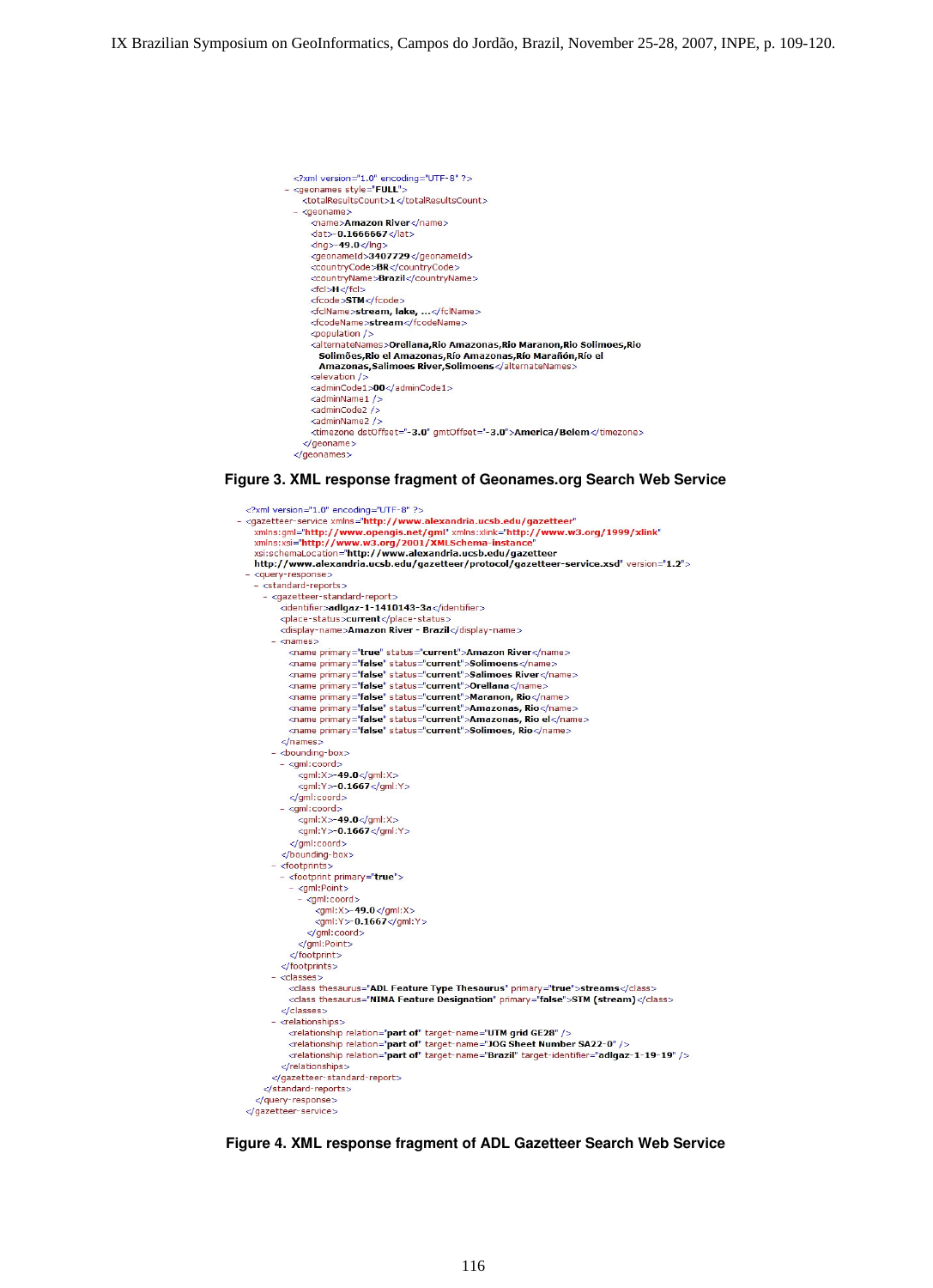As a result, we obtain two occurrence matrices (Figure 5). Figure 5 (a) and (b) show, respectively, the occurrence matrix between the global schema and the Geonames export schema, and the occurrence matrix between the global schema and the ADL Gazetteer export schema. As an example, Figure 5 shows that *name* from Geonames had 551 re-occurrences of the values of the attribute  $N_{GS}$  from the global schema ( $N_{GS}$ ) represents the attribute *name* of the global schema, see Table 1). For instance, when a global instance *name* value (*NGS*) as "Mount Everest" was submitted to the Geonames search Web service, the value "Mount Everest" reappeared six times as the value of the attribute *name* from Geonames (Table 6). The final re-occurrence value between the attribute *name* from Geonames and the attribute  $N_{GS}$  from the global schema is the sum of the reoccurrence of all 36 names of the submitted global instances to the Geonames service.

|               | Ics          | $N_{GS}$ | Acs | $O_{GS}$ | $T_{GS}$     |              | $A1_{GS}$ $A2_{GS}$ |               |              |          |          |          |   |   |               |
|---------------|--------------|----------|-----|----------|--------------|--------------|---------------------|---------------|--------------|----------|----------|----------|---|---|---------------|
| geonameid     | $\theta$     | 0        | 0   | $\theta$ | 0            | 0            | 0                   |               |              |          |          |          |   |   |               |
| lat           | 0            | 0        | 188 | 15       | 0            | 0            | 0                   |               |              |          |          |          |   |   |               |
| ion           | 0            | 0        | 12  | 269      | $\mathbf{0}$ | 0            | 0                   |               | $I_{GS}$     | $N_{GS}$ | $A_{GS}$ | $O_{GS}$ |   |   | TGS A1GS A2GS |
| name          | $\theta$     | 551      | 0   | 0        | 0            | 0            | 0                   | identifier    | $\theta$     | 0        | 0        | 0        | 0 | 0 | Û             |
| countryCode   | $\mathbf 0$  | $\theta$ | 0   | 0        | 0            | $\mathbf 0$  | 0                   | placeStatus   | $\mathbf{0}$ | 0        | 0        | 0        | 0 | 0 |               |
| countryName   | $\theta$     | 0        | 0   | 0        | 0            | 0            | 0                   | name          | $\mathbf{0}$ | 459      | 0        | 0        | 0 | 0 | n             |
| fci           | 0            | 0        | 0   | 0        | 0            | 0            | 0                   | displayName   | $\theta$     | 352      | 0        | 0        | 0 | 0 | 0             |
| fcode         | $\theta$     | 0        | 0   | 0        | $\mathbf{0}$ | 0            | 0                   | footprintX    | 0            | 0        | 14       | 134      | 0 | 0 | 0             |
| fclName       | $\theta$     | 0        | 0   | 0        | $\mathbf{0}$ | 0            | 0                   | footprintY    | $\theta$     | 0        | 94       | 12       | 0 | 0 | Ω             |
| fcodeName     | $\mathbf 0$  | 0        | 0   | 0        | $\theta$     | 0            | 0                   | class         | $\theta$     | 0        | 0        | $\theta$ | 0 | 0 | 0             |
| population    | $\mathbf{0}$ | $\theta$ | 0   | 0        | 0            | $\mathbf{0}$ | 0                   | thesaurus     | $\mathbf{0}$ | 0        | 0        | 0        | 0 | 0 | 0             |
| alternateName | $\mathbf{0}$ | 156      | 0   | 0        | $\mathbf{0}$ | 0            | 0                   | names         | $\theta$     | 435      | 0        | 0        | 0 | 0 | 0             |
| elevation     | $\mathbf{0}$ | 0        | 0   | 0        | 0            | 0            | 0                   | relationships | 0            | 24       | 0        | 0        | 0 | 0 | 0             |
| adminCode1    | $\theta$     | 0        | 0   | 0        | $\bf{0}$     | 0            | 0                   |               |              |          |          |          |   |   |               |
| adminCode2    | $\theta$     | 0        | 0   | 0        | $\theta$     | $\mathbf{0}$ | 0                   |               |              |          |          |          |   |   |               |
| adminName1    | $\theta$     | 8        | 0   | 0        | 0            | 0            | 0                   |               |              |          |          |          |   |   |               |
| adminName2    | $\theta$     | 1        | 0   | 0        | 0            | 0            | 0                   |               |              |          |          |          |   |   |               |
|               |              |          |     | (a)      |              |              |                     |               |              |          |          | (b)      |   |   |               |

**Figure 5. Occurrences matrices between (a) Geonames.org Export Schema and GS, and (b) ADL Gazetteer Export Schema and GS** 

| Table 6. Reoccurrence of "Mount Everest" in a fragment of the results of |
|--------------------------------------------------------------------------|
| Geonames.org Search Web Service                                          |

| geonameld | lat      | Ing        | name                                 | country<br>Code | fcode     |
|-----------|----------|------------|--------------------------------------|-----------------|-----------|
| 1283416   | 27.9833  | 86.9333    | <b>Mount Everest</b>                 | <b>NP</b>       | MT        |
| 1004850   | $-28.15$ | 29.16667   | <b>Mount Everest</b>                 | ZA              | MT        |
| 4122419   | 33.78733 | $-93.3804$ | Mount Everest Church                 | US              | <b>CH</b> |
| 4334114   | 29.94326 | $-90.0904$ | Mount Everest Baptist Church         | US              | <b>CH</b> |
| 4341122   | 29.94104 | $-90.089$  | Second Mount Everest Baptist Church  | US              | <b>CH</b> |
| 4694788   | 32.70374 | $-96.7881$ | Greater Mount Everest Baptist Church | US              | <b>CH</b> |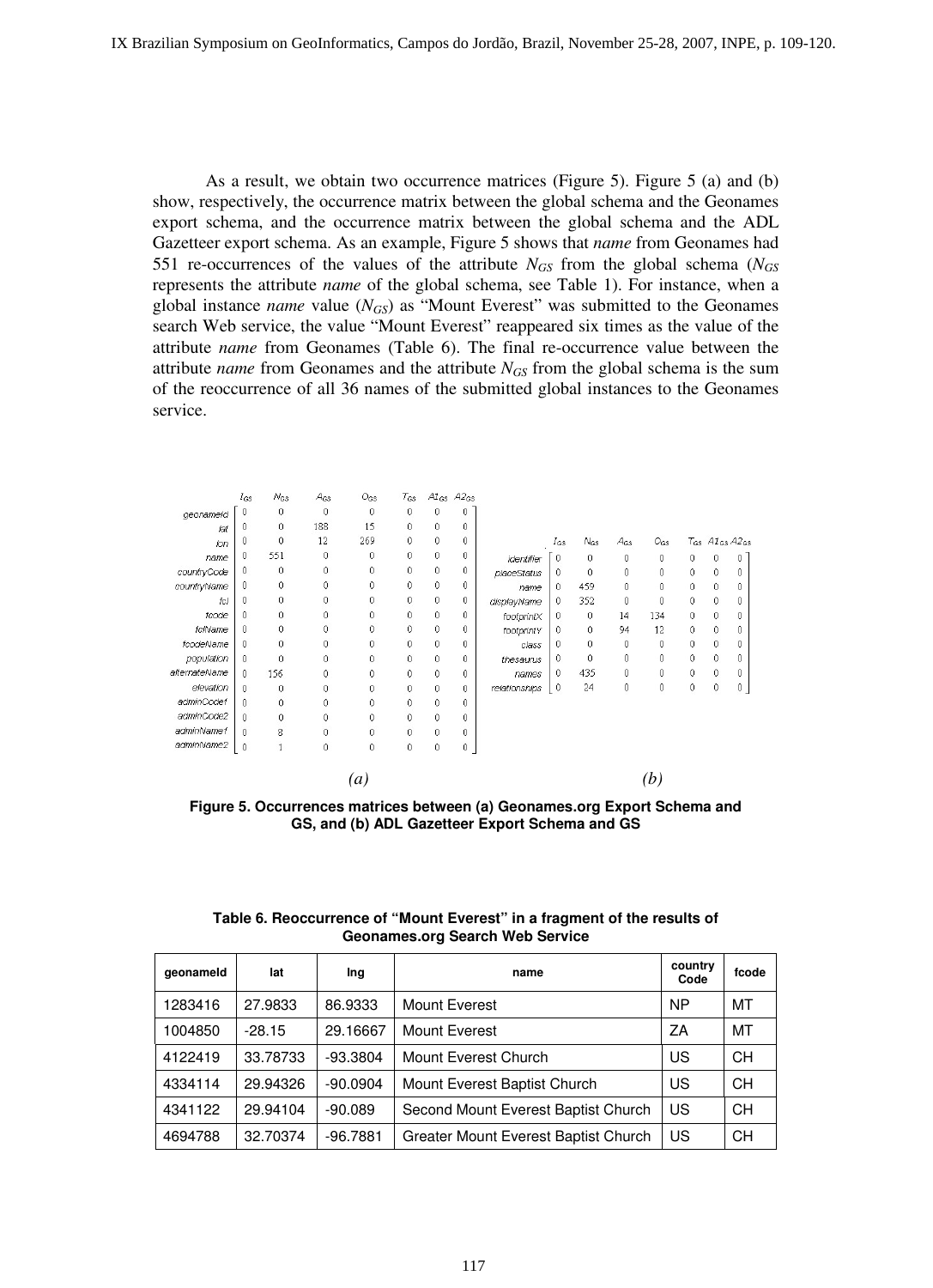Given an occurrence matrix, we define that an attribute of the export schema matches an attribute of the global schema iff the normalized value is greater than 0,2 (as explained in Section 3).

 For instance, Figure 5 (a) shows that *name* and *alternateName* from Geonames matches with *NGS* from the global schema (*NGS* represents the attribute *name* of the global schema; see Table 1). More precisely, the attribute  $N_{GS}$  had 551 reoccurred values on the attribute *name* of the Geonames export schema, what means approximately 78% of the overall of 703 entries returned by the Geonames service. The attribute *alternateName* had 156 reoccurred values, what means approximately 22%. The attributes *lat* and *lon* from Geonames correctly match with *AGS* and *OGS* from the global schema, respectively, with approximately  $27\%$  and  $38\%$ . By contrast, the attribute  $O_{GS}$ had 15 re-occurred values on the attribute *lat* from Geonames, which means approximately 2% of the overall reoccurred values. This value indicates that  $O_{GS}$  does not match *lat*.

 Using the same procedure for the ADL gazetteer, the occurrence matrix in Figure 5 (b) shows that attributes *name*, *displayName* and *names* from ADL all align with *NGS* from the global schema, with approximately 100%, 77% and 95%, respectively, relative to a total of 459 returned entries. Other correct matches are *footprintX* and *footprintY* from ADL with  $O_{GS}$  and  $A_{GS}$  from the global schema, respectively.

#### **4.4. Further considerations on global instances**

In our experiments, we observed some important issues that need further consideration.

 First, the design of the global schema obviously influences the matching process. In our experiments, we observed that some attributes of the export schemas have no direct correspondence with any of the attributes of the global schema, such as the attribute *population* of the Geonames export schema. To overcome this problem, we suggest that the global schema be extended automatically. The idea is to add to the global schema, on demand, new attributes found on export schemas. When a new attribute appears in an export schema, the system must add this new attribute to the global schema and populate the global instances set with its values. The new global schema attribute should be labeled as "recommended" and, after it receives a sufficiently large number of recommendations (evidences coming from other export schemas), it becames an "active" attribute. However, this issue brings new challenges to this approach: update the old global instances with the correct values of the new attribute; and, define the threshold value for the number of recommendations above which the recommended attribute becomes active.

 Another issue related to the design of the global schema refers to attributes with temporal aspects. For example, suppose that the global instance set holds data from 2007, but a specific Web service provides data from 1970. In this case, the values of attribute *population*, say, would never re-occur on the returned data.

 Second, as already observed in [Wang et al., 2004], the performance of the instance-based matching approach depends on the selection of the global instances. We must carefully select the global instance set in such way that: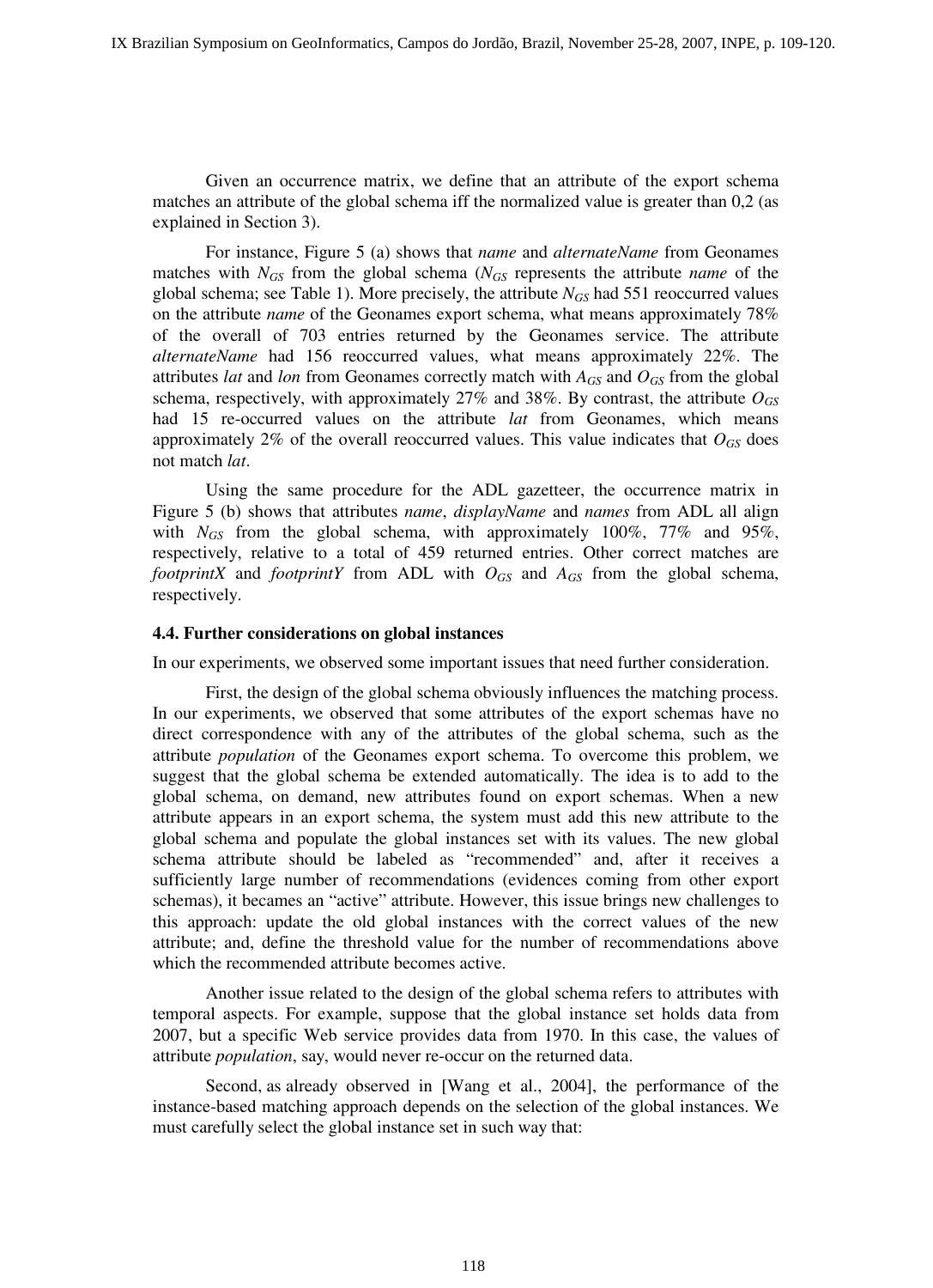- 1. global instances are representative of the overall application domain to maximize the chance that the global instances are indeed found in the database Web services to be considered;
- 2. global instances have attribute values that do not match with too many attribute values of an export schema.

 Consider again the geographic names domain. Then, to achieve (1), the global instance set must cover, as much as possible, the variety of types of geographic features, and it must contain "famous" places (w.r.t. the region considered) .

 Condition (2) is a difficult point, however. For example, if data about the country "Brazil" as a global instance, then "Brazil" will occur several times as *countryName* of several instances returned from the Geonames service. Indeed, an attribute that indicates an administrative area should not be analyzed alone. Instead, it must be analyzed in conjunction with other attributes to eliminate the risk of matching a global instance name that occurs as an administrative name of other global instances. If we have an expressive number of administrative areas as global instances, we will probably generate false matchings between the global attribute *name* and other attributes of the export schema. This problem indeed generalizes to geographic features used as aggregates of other geographic features, such as a mountain range.

 As a second example where Condition (2) fails, in our experiments, we noticed that city, state and country names frequently occur inside the character string that defines a geographic feature name. This is the case, for example, with the values of the attribute *displayName* of the ADL Gazetteer, which is used to store the place name as it must to be displayed in the interface of an ADL Gazetteer client. For example, the display name of "Niagara Falls" is "Niagara Falls – Niagara County – New York – United States".

 Finally, errors in the attribute values (or in the interpretation of the attribute values) generate another issue that may create false matchings. For instance, in Geonames, we noticed that "Niagara Falls" occurs as an alternate name for a hotel named "Glengate Hotel", located in the state of "Ontario" in "Canada", and that "American Canyon" occurs as an alternate name for a hotel called "Gaia Napa Valley Hotel", located in the state of "California" in the "United States".

# **5. Conclusion**

In this paper, we proposed a semantic approach, using instances, for matching export schemas of geographical database available through Web services. We also described experiments using two real Web gazetteers services. Based on the experiments, we listed some important issues that must be considered when designing the global schema and when selecting the global instances set.

 As future work, we intend to improve the instance-based schema matching process in several directions. We plan to improve the re-occurrence detection method; execute a validation step to define formally a threshold to the proportion between reoccurrence values; and prototype a Web databases services mediator as a proof of concept. In addition, we intend to analyze how to improve the performance of the method by including, for instance, the automatic updating of the global schema.